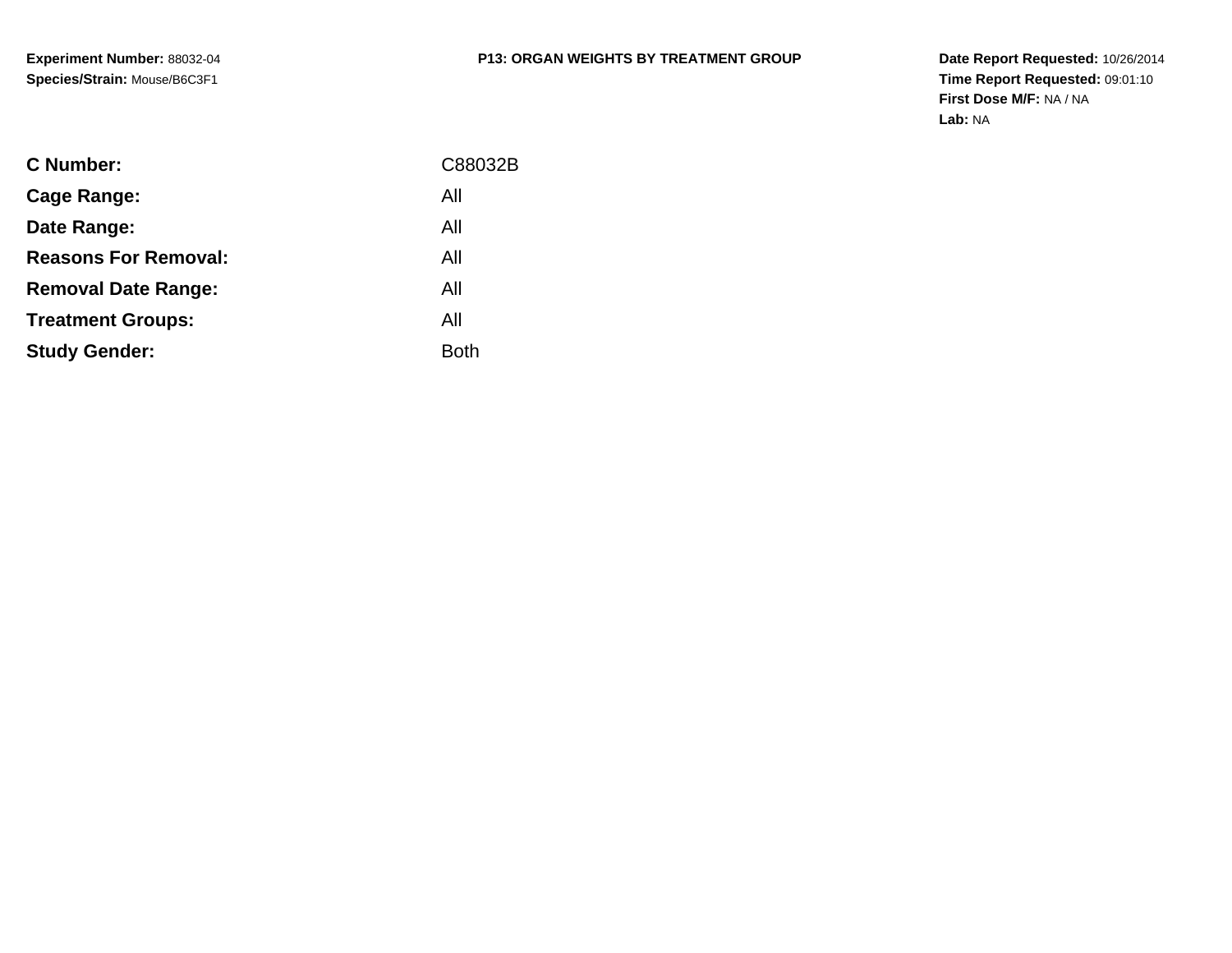| <b>SEX: MALE</b> |                                |                            | TRT#: C88032B 8803204 01 |        |               |        | DOSE: 0 mg/kg |                     |  |
|------------------|--------------------------------|----------------------------|--------------------------|--------|---------------|--------|---------------|---------------------|--|
| <b>Animal Id</b> | <b>Terminal Body</b><br>Wgt(g) | Cauda<br><b>Epididymis</b> | <b>Epididymis, Left</b>  | Heart  | Kidney, Right | Liver  | Lung          | <b>Testis, Left</b> |  |
| 0001_04          | 39.9                           | 0.0126                     | 0.0387                   | 0.1863 | 0.3299        | 2.0115 | 0.2339        | 0.1031              |  |
| 0002 04          | 31.1                           | 0.0127                     | 0.0419                   | 0.1807 | 0.3163        | 1.5574 | 0.1984        | 0.1219              |  |
| 0003 04          | 43.0                           | 0.0134                     | 0.0421                   | 0.1744 | 0.342         | 1.8977 | 0.2275        | 0.1117              |  |
| 0004 04          | 38.7                           | 0.0138                     | 0.0282                   | 0.1725 | 0.3723        | 1.6596 | 0.2878        | 0.1098              |  |
| 0005 04          | 36.7                           | 0.0127                     | 0.0386                   | 0.1496 | 0.2578        | 1.6043 | 0.2335        | 0.1081              |  |
| 0006 04          | 37.4                           | 0.0147                     | 0.0313                   | 0.1585 | 0.2738        | 1.6406 | 0.1835        | 0.116               |  |
| 0007 04          | 40.4                           | 0.0114                     | 0.0398                   | 0.1907 | 0.3207        | 1.817  | 0.2542        | 0.1141              |  |
| 0008 04          | 37.7                           | 0.0109                     | 0.0379                   | 0.2143 | 0.3204        | 1.9018 | 0.2097        | 0.1194              |  |
| 0009 04          | 30.9                           | 0.0103                     | 0.0421                   | 0.1525 | 0.2859        | 0.9894 | 0.2171        | 0.1162              |  |
| 0010 04          | 39.9                           |                            |                          | 0.1783 | 0.3308        | 1.7108 | 0.2736        |                     |  |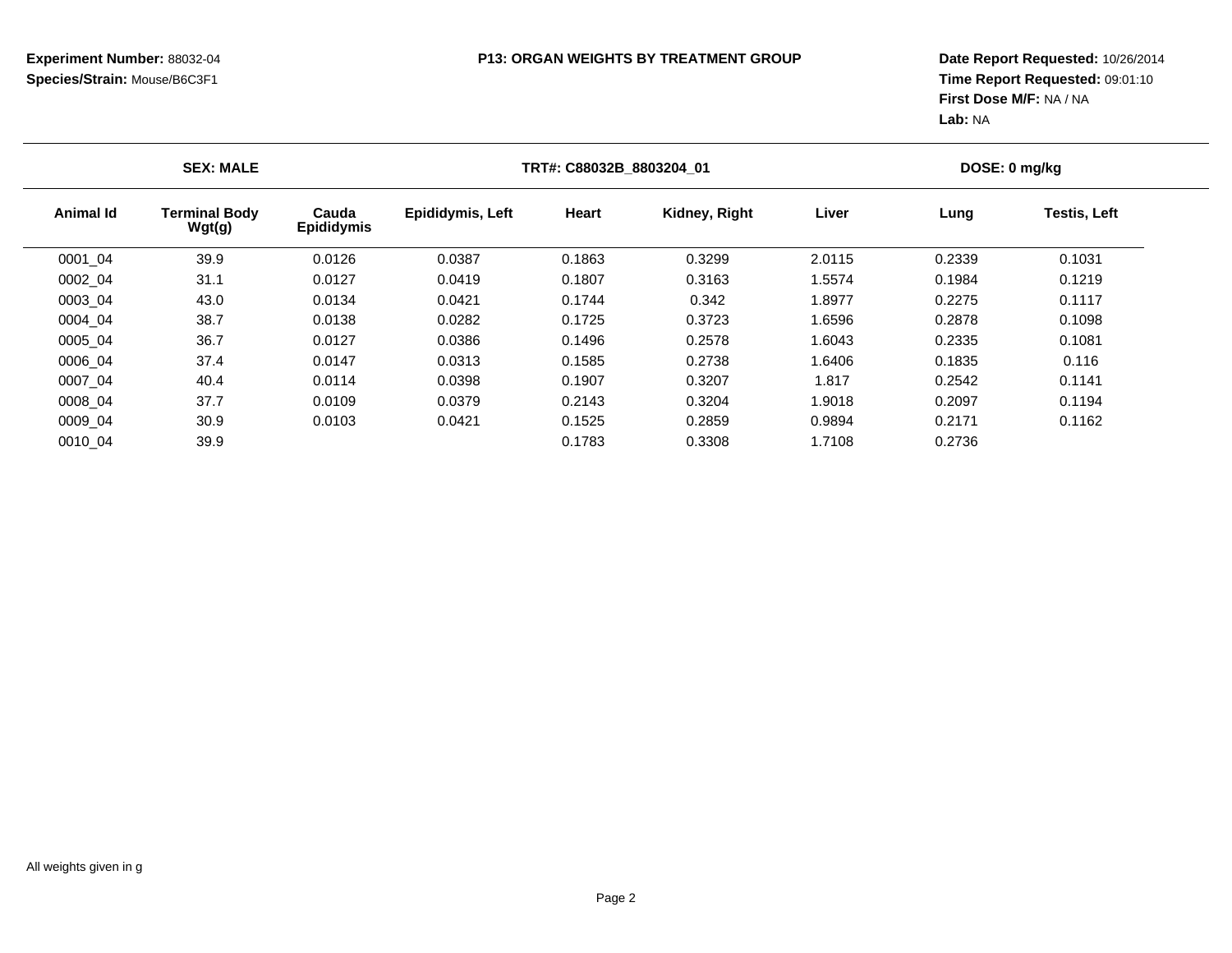**Date Report Requested:** 10/26/2014 **Time Report Requested:** 09:01:10**First Dose M/F:** NA / NA**Lab:** NA

**TRT#: C88032B\_8803204\_01 DOSE: 0 mg/kg**

| Animal Id | <b>Testis, Right</b> | <b>Thymus</b> |
|-----------|----------------------|---------------|
| 0001 04   | 0.116                | 0.0502        |
| 0002 04   | 0.1047               | 0.0375        |
| 0003 04   | 0.1291               | 0.0723        |
| 0004 04   | 0.1111               | 0.0318        |
| 0005 04   | 0.1159               | 0.0232        |
| 0006 04   | 0.1081               | 0.0437        |
| 0007 04   | 0.1155               | 0.0675        |
| 0008 04   | 0.1075               | 0.0439        |
| 0009 04   | 0.1195               | 0.03          |
| 0010 04   | 0.119                | 0.0494        |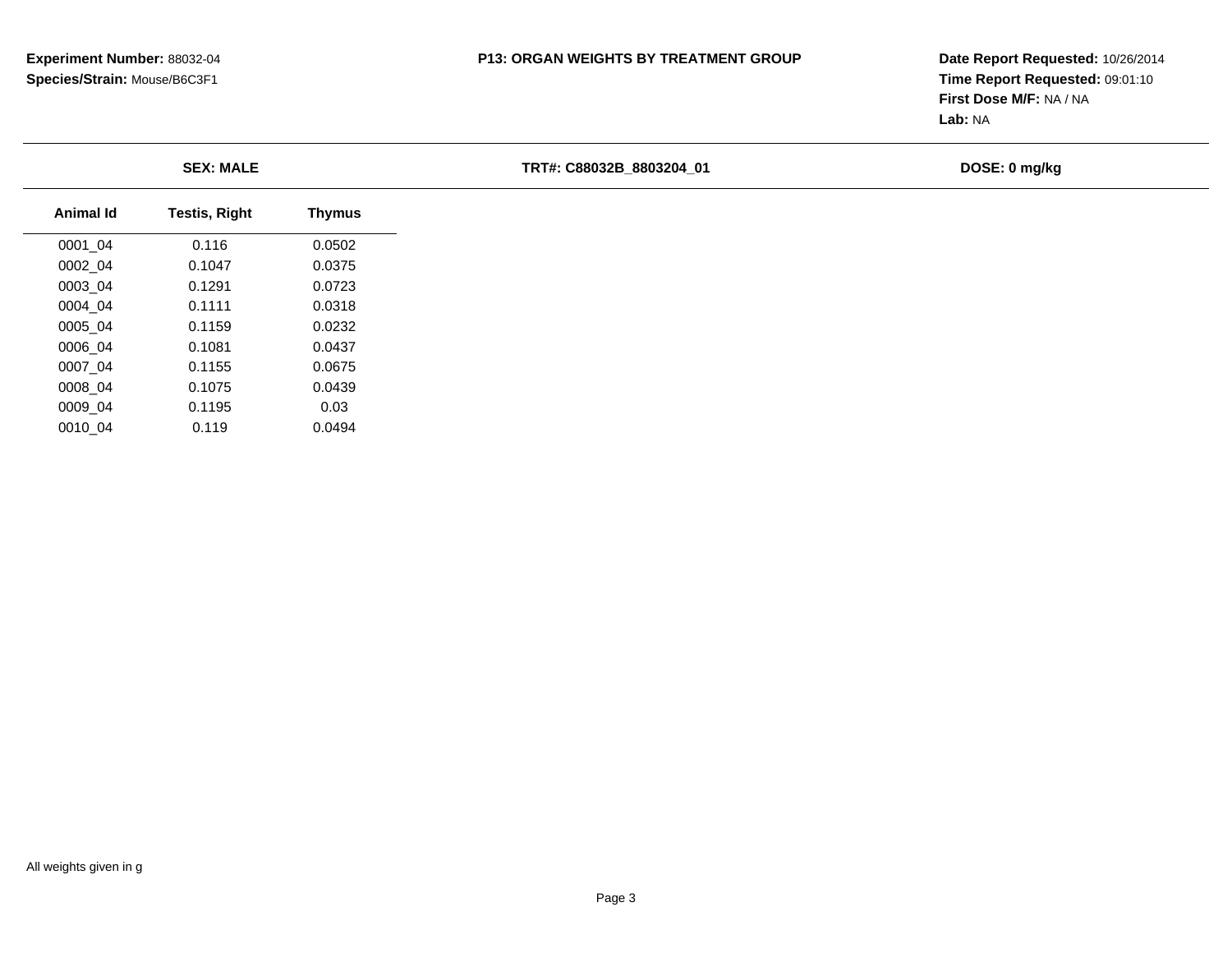| <b>SEX: MALE</b> |                  |                                | TRT#: C88032B 8803204 03 | DOSE: 160 mg/kg |        |        |                      |               |  |
|------------------|------------------|--------------------------------|--------------------------|-----------------|--------|--------|----------------------|---------------|--|
|                  | <b>Animal Id</b> | <b>Terminal Body</b><br>Wgt(g) | <b>Heart</b>             | Kidney, Right   | Liver  | Lung   | <b>Testis, Right</b> | <b>Thymus</b> |  |
|                  | 0011 04          | 43.8                           | 0.1889                   | 0.3174          | 2.0761 | 0.2002 | 0.0969               | 0.1067        |  |
|                  | 0012 04          | 43.3                           | 0.1789                   | 0.3149          | 1.8535 | 0.258  | 0.1216               | 0.0603        |  |
|                  | 0013 04          | 36.1                           | 0.1647                   | 0.2751          | 1.4088 | 0.2359 | 0.1099               | 0.0605        |  |
|                  | 0014 04          | 38.6                           | 0.1985                   | 0.3286          | 1.6781 | 0.2356 | 0.1199               | 0.0442        |  |
|                  | 0015 04          | 40.7                           | 0.1911                   | 0.3221          | 1.9093 | 0.2468 | 0.1217               | 0.0485        |  |
|                  | 0016 04          | 42.2                           | 0.1906                   | 0.3388          | 1.6224 | 0.2144 | 0.1186               | 0.0542        |  |
|                  | 0017 04          | 35.6                           | 0.1723                   | 0.2998          | 1.5642 | 0.2439 | 0.12                 | 0.04          |  |
|                  | 0018 04          | 40.6                           | 0.192                    | 0.3266          | 1.76   | 0.2187 | 0.1094               | 0.0636        |  |
|                  | 0019 04          | 43.2                           | 0.1646                   | 0.3465          | 1.803  | 0.2492 | 0.117                | 0.0325        |  |
|                  | 0020 04          | 42.5                           | 0.184                    | 0.3336          | 1.893  | 0.2075 | 0.1285               | 0.0609        |  |
|                  |                  |                                |                          |                 |        |        |                      |               |  |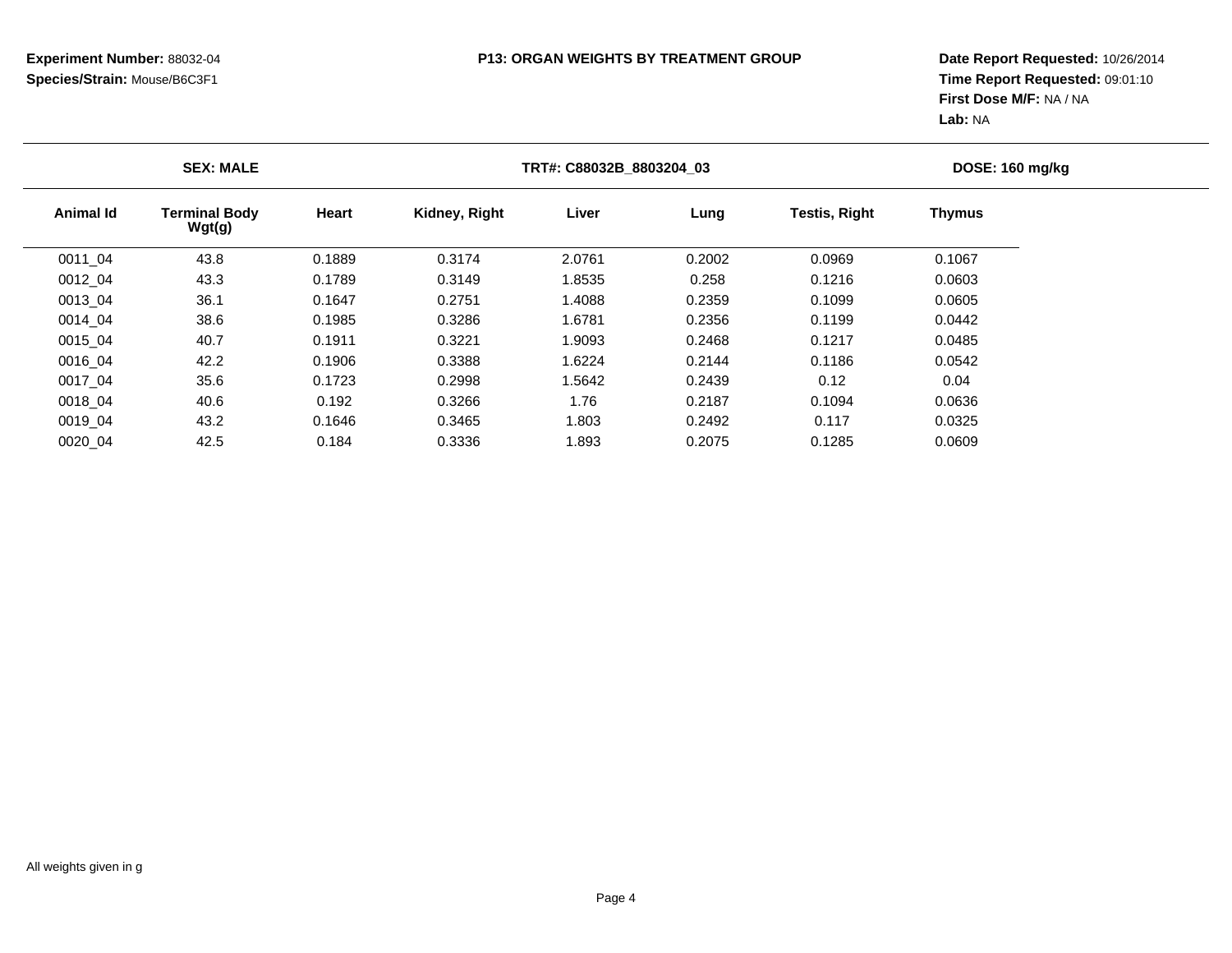| <b>SEX: MALE</b> |                                |        | TRT#: C88032B 8803204 05 | DOSE: 320 mg/kg |        |                      |               |  |
|------------------|--------------------------------|--------|--------------------------|-----------------|--------|----------------------|---------------|--|
| Animal Id        | <b>Terminal Body</b><br>Wgt(g) | Heart  | Kidney, Right            | Liver           | Lung   | <b>Testis, Right</b> | <b>Thymus</b> |  |
| 0021_04          | 40.3                           | 0.1565 | 0.3405                   | 1.652           | 0.2214 | 0.106                | 0.0393        |  |
| 0022 04          | 39.7                           | 0.1818 | 0.3534                   | 1.8384          | 0.201  | 0.1156               | 0.038         |  |
| 0023 04          | 48.0                           | 0.1743 | 0.3692                   | 2.2958          | 0.2707 | 0.1101               | 0.0455        |  |
| 0024 04          | 45.2                           | 0.1841 | 0.3533                   | 1.9983          | 0.2211 | 0.1216               | 0.067         |  |
| 0025 04          | 38.9                           | 0.1593 | 0.3183                   | 1.6301          | 0.1965 | 0.1105               | 0.0414        |  |
| 0026 04          | 45.0                           | 0.1769 | 0.3567                   | 1.7095          | 0.2515 | 0.1116               | 0.0433        |  |
| 0027 04          | 35.0                           | 0.1529 | 0.2952                   | 1.604           | 0.1925 | 0.1063               | 0.0347        |  |
| 0028 04          | 36.1                           | 0.1754 | 0.3402                   | 1.5257          | 0.2237 | 0.1191               | 0.0373        |  |
| 0029 04          | 40.0                           | 0.1901 | 0.3249                   | 1.6633          | 0.277  | 0.1158               | 0.0859        |  |
| 0030 04          | 40.1                           | 0.1539 | 0.3474                   | 1.7582          | 0.2525 | 0.1241               | 0.0388        |  |
|                  |                                |        |                          |                 |        |                      |               |  |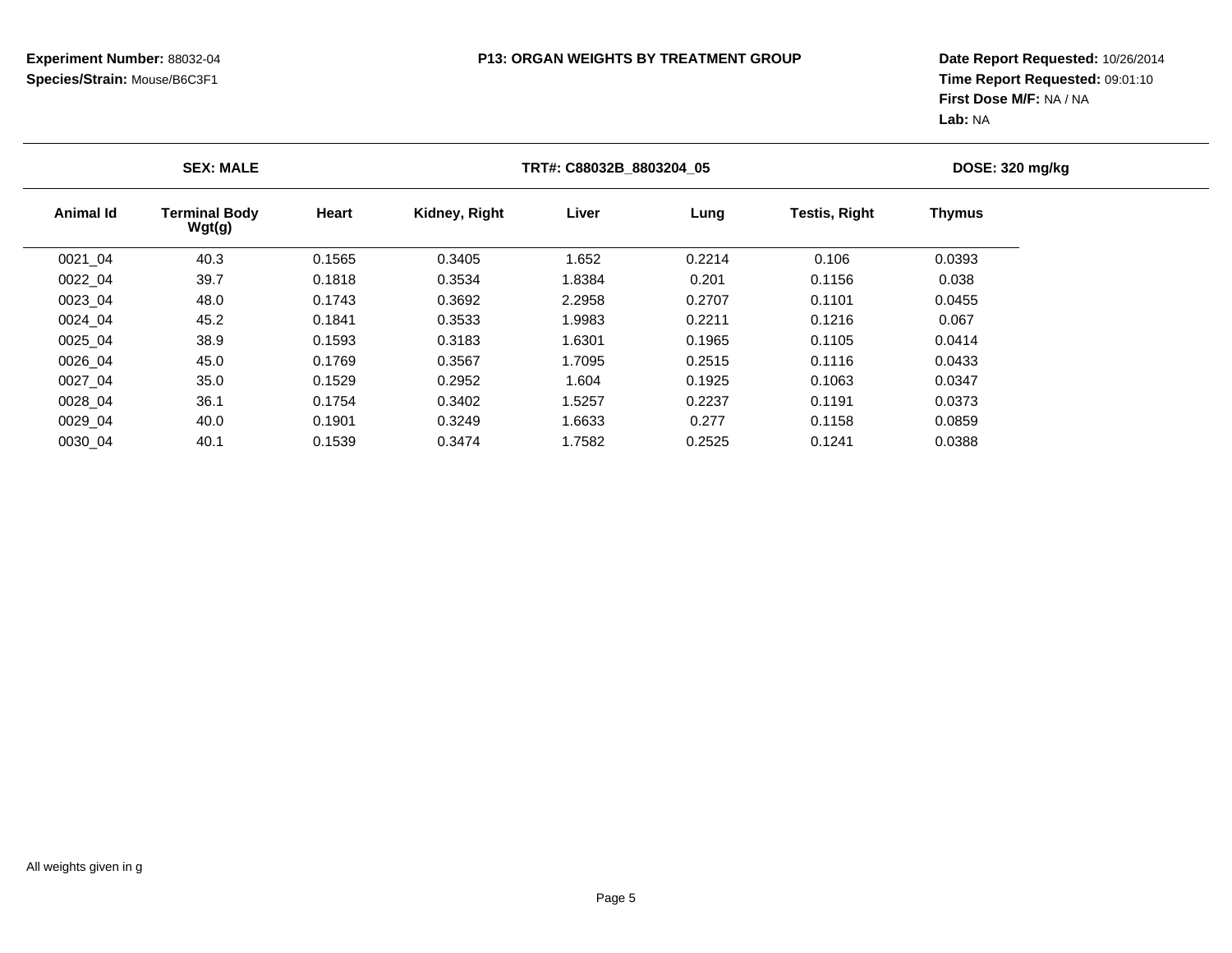| <b>SEX: MALE</b> |                                |                            | TRT#: C88032B 8803204 07 |        |               |        | DOSE: 630 mg/kg |                     |  |
|------------------|--------------------------------|----------------------------|--------------------------|--------|---------------|--------|-----------------|---------------------|--|
| <b>Animal Id</b> | <b>Terminal Body</b><br>Wgt(g) | Cauda<br><b>Epididymis</b> | <b>Epididymis, Left</b>  | Heart  | Kidney, Right | Liver  | Lung            | <b>Testis, Left</b> |  |
| 0031_04          | 42.0                           | 0.0135                     | 0.0393                   | 0.1588 | 0.3217        | 2.0591 | 0.2699          | 0.1053              |  |
| 0032 04          | 39.8                           | 0.0143                     | 0.0436                   | 0.16   | 0.3552        | 1.8749 | 0.2385          | 0.1116              |  |
| 0033 04          | 42.0                           | 0.0119                     | 0.0407                   | 0.1665 | 0.3563        | 1.8223 | 0.2165          | 0.1129              |  |
| 0034 04          | 40.4                           | 0.0103                     | 0.0406                   | 0.2141 | 0.3409        | 2.0929 | 0.357           | 0.1194              |  |
| 0035_04          | 41.7                           | 0.0108                     | 0.0404                   | 0.1849 | 0.37          | 1.9552 | 0.2791          | 0.1174              |  |
| 0036 04          | 39.9                           | 0.0136                     | 0.0413                   | 0.1758 | 0.3202        | 1.8031 | 0.2223          | 0.1111              |  |
| 0037 04          | 34.4                           | 0.0114                     | 0.0287                   | 0.154  | 0.3231        | 1.6551 | 0.2512          | 0.1059              |  |
| 0038 04          | 45.2                           | 0.0092                     | 0.0344                   | 0.2119 | 0.3585        | 2.0823 | 0.3115          | 0.1077              |  |
| 0039 04          | 41.3                           | 0.0138                     | 0.061                    | 0.166  | 0.3826        | 2.0584 | 0.2612          | 0.1083              |  |
| 0040 04          | 36.6                           | 0.012                      | 0.0382                   | 0.1951 | 0.3272        | 1.4266 | 0.252           | 0.1157              |  |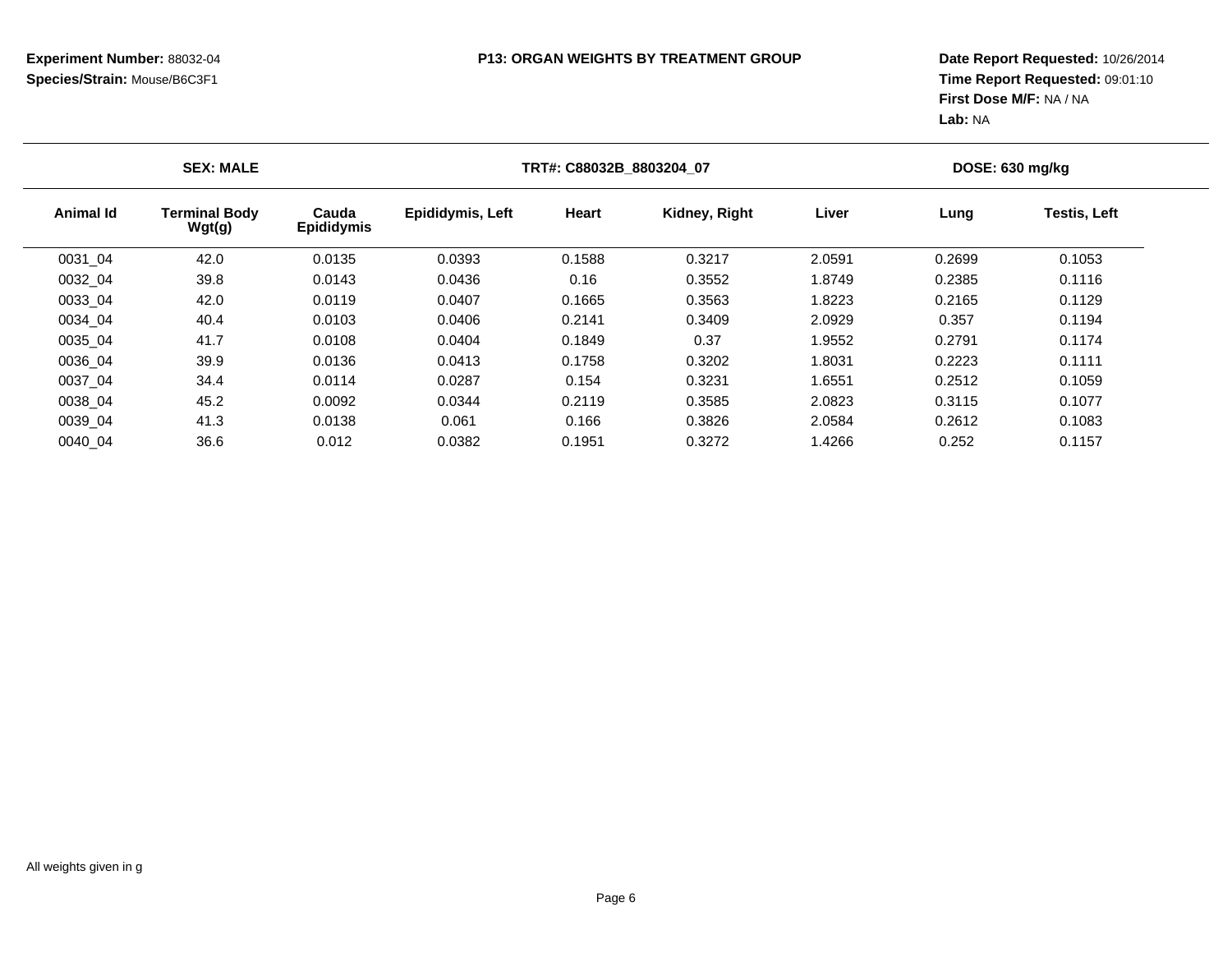**Date Report Requested:** 10/26/2014 **Time Report Requested:** 09:01:10**First Dose M/F:** NA / NA**Lab:** NA

**TRT#: C88032B\_8803204\_07 DOSE: 630 mg/kg**

| Animal Id | Testis, Right | <b>Thymus</b> |  |
|-----------|---------------|---------------|--|
| 0031 04   | 0.1028        | 0.0488        |  |
| 0032 04   | 0.112         | 0.0311        |  |
| 0033 04   | 0.1187        | 0.0479        |  |
| 0034 04   | 0.1249        | 0.0655        |  |
| 0035 04   | 0.1226        | 0.0532        |  |
| 0036 04   | 0.1056        | 0.0445        |  |
| 0037 04   | 0.1125        | 0.0483        |  |
| 0038 04   | 0.1174        | 0.0401        |  |
| 0039 04   | 0.1114        | 0.0332        |  |
| 0040 04   | 0.1186        | 0.0542        |  |
|           |               |               |  |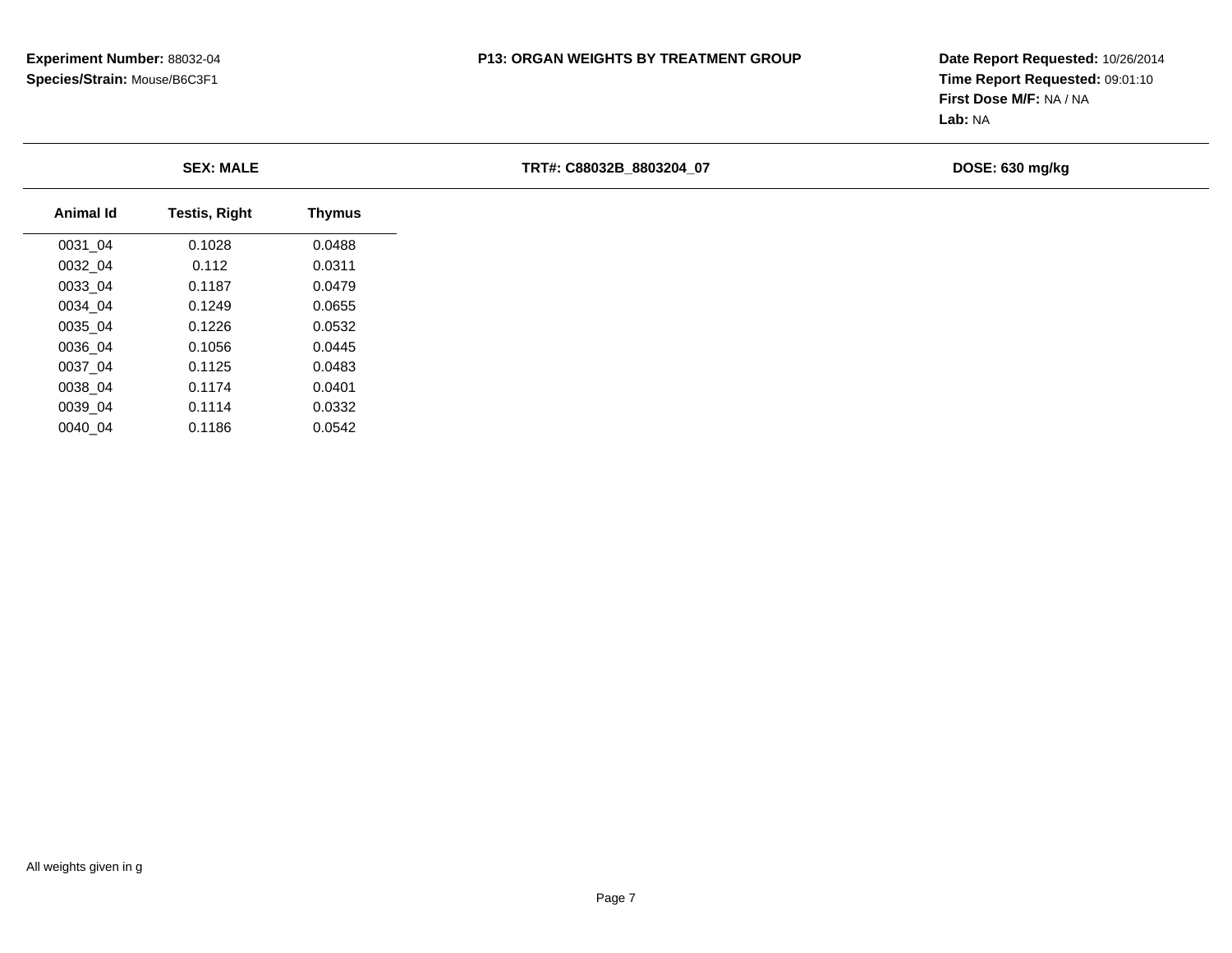| <b>SEX: MALE</b> |                                |                            | TRT#: C88032B 8803204 09 |        |               |        | DOSE: 1250 mg/kg |                     |  |
|------------------|--------------------------------|----------------------------|--------------------------|--------|---------------|--------|------------------|---------------------|--|
| Animal Id        | <b>Terminal Body</b><br>Wgt(g) | Cauda<br><b>Epididymis</b> | <b>Epididymis, Left</b>  | Heart  | Kidney, Right | Liver  | Lung             | <b>Testis, Left</b> |  |
| 0041 04          | 45.4                           | 0.0131                     | 0.0394                   | 0.1899 | 0.3696        | 2.0816 | 0.2343           | 0.1129              |  |
| 0042 04          | 40.5                           | 0.0115                     | 0.039                    | 0.2067 | 0.3676        | 1.9273 | 0.2311           | 0.1128              |  |
| 0043 04          | 40.1                           | 0.0128                     | 0.0428                   | 0.1558 | 0.3676        | 2.0906 | 0.2087           | 0.1065              |  |
| 0044 04          | 38.4                           | 0.0124                     | 0.0431                   | 0.1862 | 0.388         | 1.9787 | 0.2165           | 0.1067              |  |
| 0045 04          | 33.4                           | 0.0101                     | 0.0349                   | 0.1434 | 0.2978        | 1.5706 | 0.2087           | 0.1027              |  |
| 0046 04          | 37.1                           | 0.016                      | 0.0476                   | 0.1653 | 0.3936        | 1.8807 | 0.2482           | 0.113               |  |
| 0047 04          | 40.5                           | 0.0123                     | 0.0401                   | 0.1677 | 0.4157        | 1.939  | 0.2156           | 0.1004              |  |
| 0048 04          | 45.8                           | 0.0123                     | 0.0425                   | 0.1791 | 0.4113        | 2.6343 | 0.2539           | 0.1118              |  |
| 0049 04          | 34.0                           | 0.0083                     | 0.0346                   | 0.1377 | 0.3278        | 1.6971 | 0.2303           | 0.1028              |  |
| 0050_04          | 32.3                           | 0.0137                     | 0.0434                   | 0.1565 | 0.362         | 1.6431 | 0.1968           | 0.1111              |  |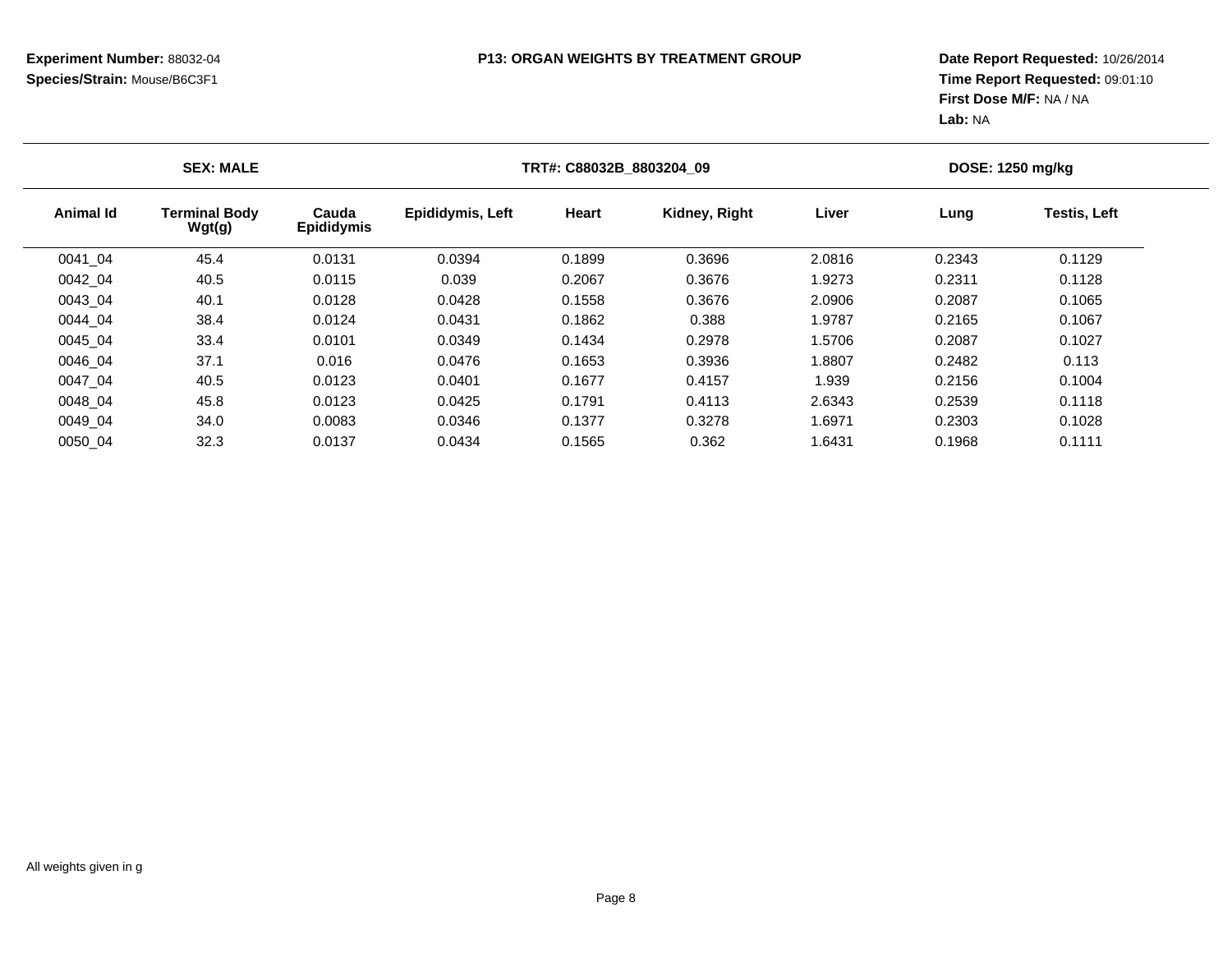**Date Report Requested:** 10/26/2014 **Time Report Requested:** 09:01:10**First Dose M/F:** NA / NA**Lab:** NA

**TRT#: C88032B\_8803204\_09 DOSE: 1250 mg/kg**

| Animal Id | <b>Testis, Right</b> | <b>Thymus</b> |  |
|-----------|----------------------|---------------|--|
| 0041 04   | 0.1176               | 0.0839        |  |
| 0042 04   | 0.115                | 0.0525        |  |
| 0043_04   | 0.1124               | 0.0373        |  |
| 0044 04   | 0.1024               | 0.0579        |  |
| 0045 04   | 0.1049               | 0.0431        |  |
| 0046 04   | 0.1164               | 0.0458        |  |
| 0047 04   | 0.1037               | 0.0532        |  |
| 0048 04   | 0.1209               | 0.0606        |  |
| 0049 04   | 0.1098               | 0.0352        |  |
| 0050 04   | 0.1075               | 0.0487        |  |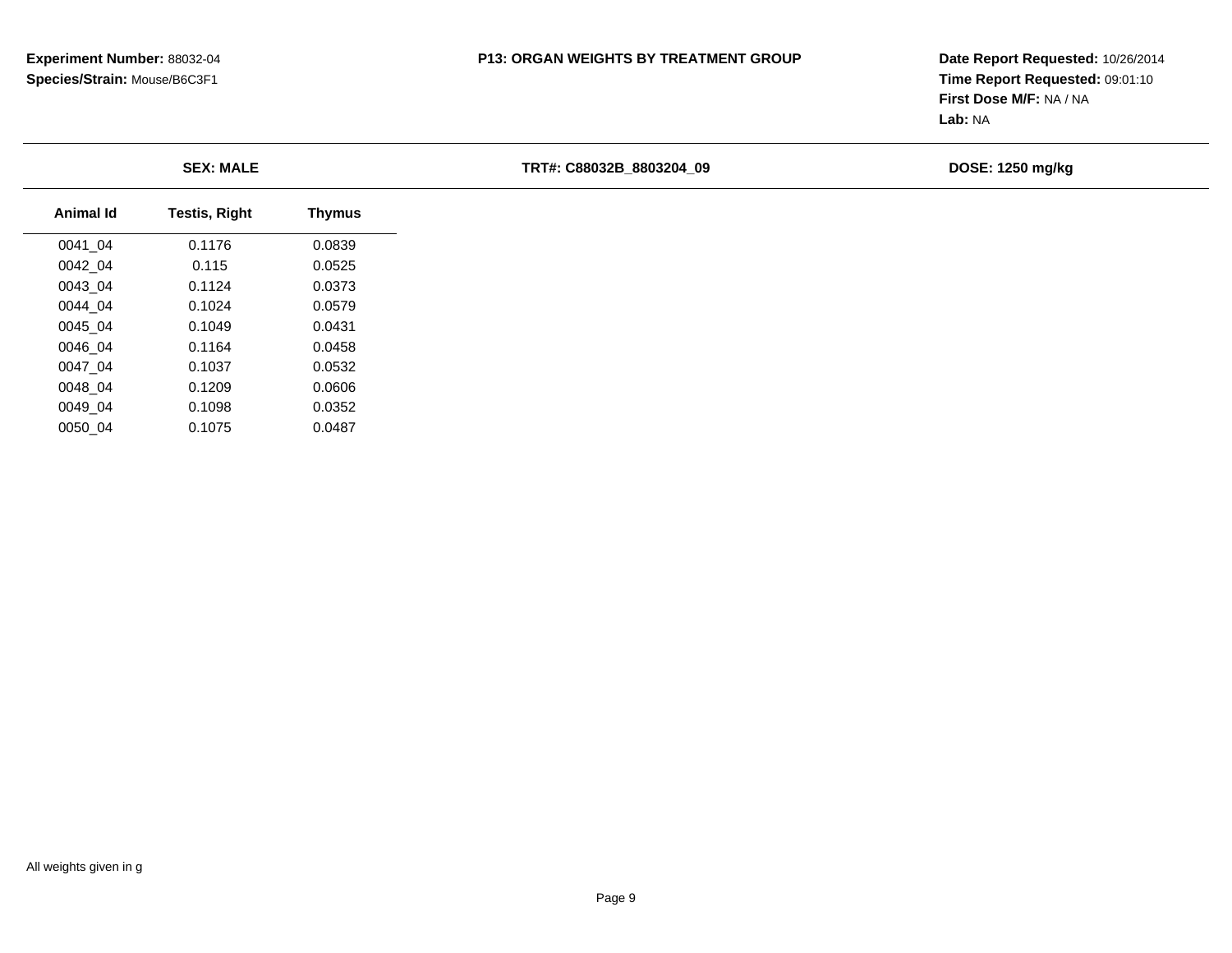| <b>SEX: MALE</b> |                                |                            |                  | TRT#: C88032B 8803204 11 |               |        |        | DOSE: 2500 mg/kg    |  |  |
|------------------|--------------------------------|----------------------------|------------------|--------------------------|---------------|--------|--------|---------------------|--|--|
| <b>Animal Id</b> | <b>Terminal Body</b><br>Wgt(g) | Cauda<br><b>Epididymis</b> | Epididymis, Left | Heart                    | Kidney, Right | Liver  | Lung   | <b>Testis, Left</b> |  |  |
| 0051_04          | 35.4                           | 0.0091                     | 0.0393           | 0.1656                   | 0.4072        | 2.0865 | 0.2442 | 0.1058              |  |  |
| 0052 04          | 38.7                           | 0.0104                     | 0.0347           | 0.2044                   | 0.4143        | 2.1723 | 0.2504 | 0.0974              |  |  |
| 0053 04          | 39.9                           | 0.011                      | 0.0385           | 0.1782                   | 0.4021        | 2.1399 | 0.2375 | 0.1072              |  |  |
| 0054 04          | 42.0                           | 0.0106                     | 0.0393           | 0.156                    | 0.4031        | 1.9949 | 0.2219 | 0.107               |  |  |
| 0055 04          | 41.1                           | 0.0086                     | 0.0293           | 0.1607                   | 0.4455        | 1.997  | 0.2455 | 0.1083              |  |  |
| 0056 04          | 39.3                           | 0.0117                     | 0.0367           | 0.16                     | 0.4222        | 2.2077 | 0.2147 | 0.112               |  |  |
| 0057 04          | 35.9                           | 0.0103                     | 0.0351           | 0.147                    | 0.3884        | 1.6888 | 0.1849 | 0.1031              |  |  |
| 0058 04          | 38.0                           | 0.0112                     | 0.0402           | 0.194                    | 0.4211        | 2.1604 | 0.227  | 0.1034              |  |  |
| 0059 04          | 37.7                           | 0.0112                     | 0.0401           | 0.1641                   | 0.4287        | 2.1452 | 0.2495 | 0.1146              |  |  |
| 0060 04          | 38.9                           | 0.0122                     | 0.0441           | 0.2668                   | 0.4153        | 2.2212 | 0.2675 | 0.0906              |  |  |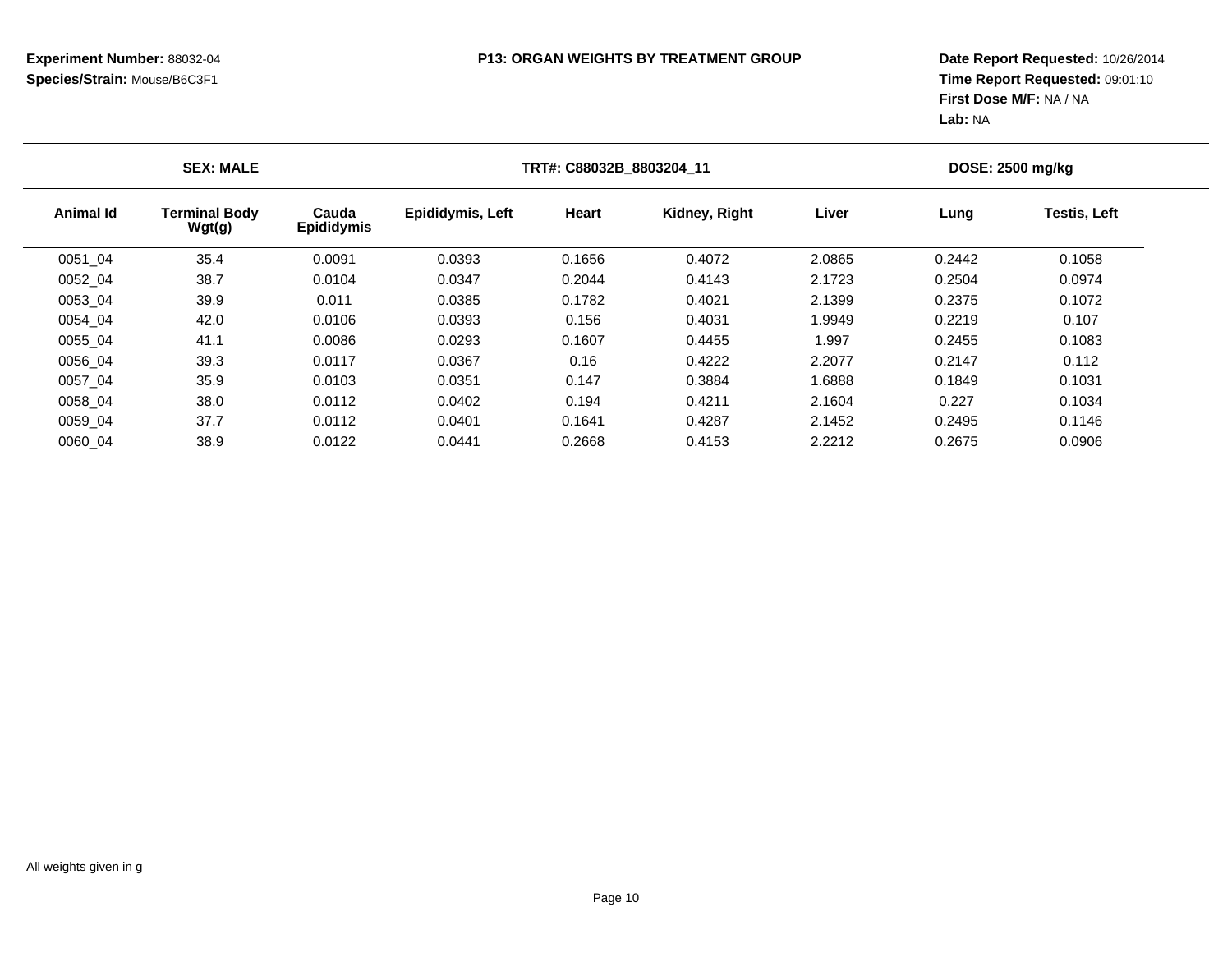**Date Report Requested:** 10/26/2014 **Time Report Requested:** 09:01:10**First Dose M/F:** NA / NA**Lab:** NA

**TRT#: C88032B\_8803204\_11 DOSE: 2500 mg/kg**

| Animal Id | <b>Testis, Right</b> | <b>Thymus</b> |  |
|-----------|----------------------|---------------|--|
| 0051 04   | 0.116                | 0.0471        |  |
| 0052 04   | 0.1039               | 0.0586        |  |
| 0053 04   | 0.1161               | 0.0383        |  |
| 0054 04   | 0.1101               | 0.0457        |  |
| 0055 04   | 0.1139               | 0.0413        |  |
| 0056 04   | 0.1201               | 0.0581        |  |
| 0057 04   | 0.1059               | 0.0307        |  |
| 0058 04   | 0.1045               | 0.0392        |  |
| 0059 04   | 0.1155               | 0.0429        |  |
| 0060 04   | 0.0914               | 0.0667        |  |
|           |                      |               |  |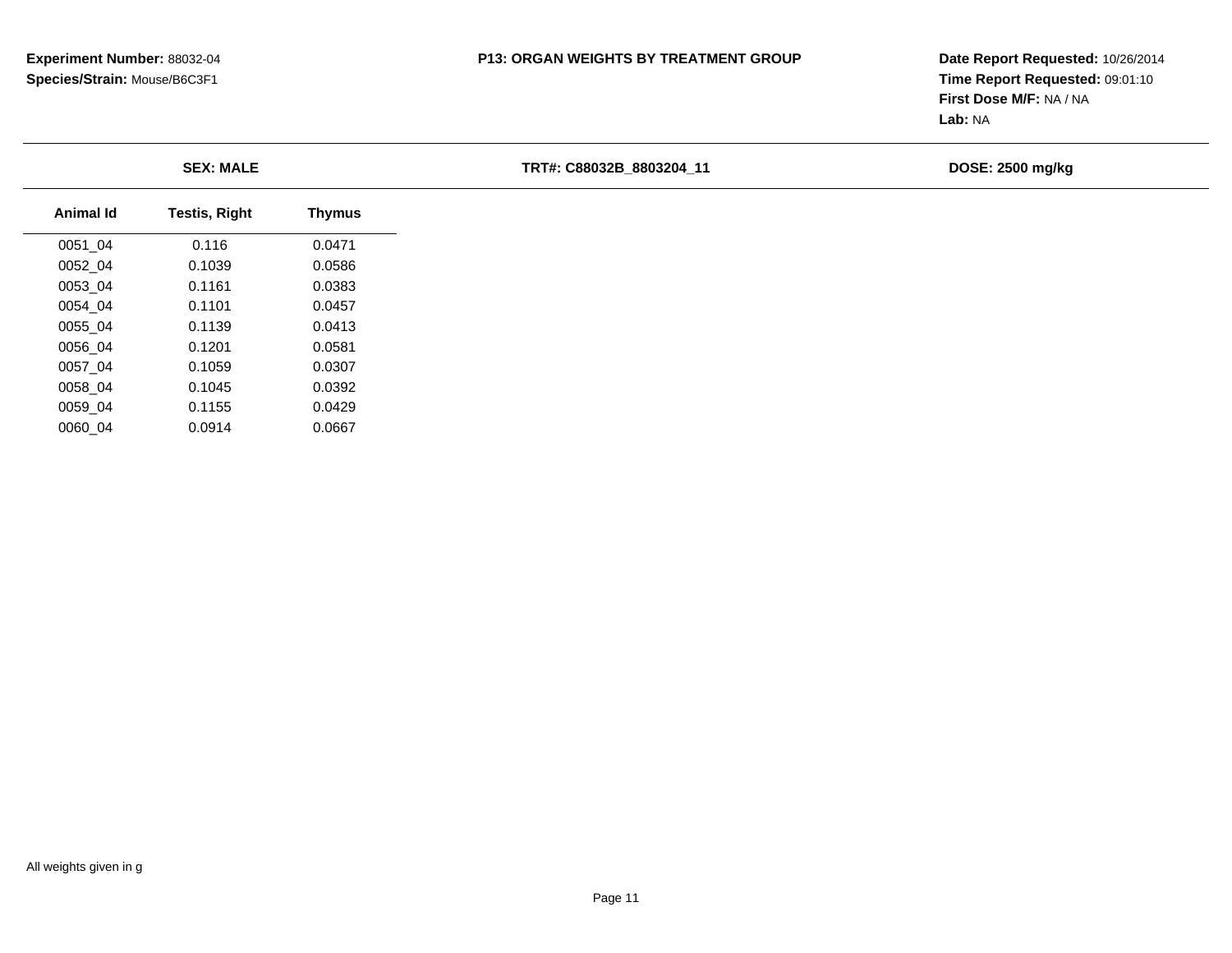**Date Report Requested:** 10/26/2014 **Time Report Requested:** 09:01:10**First Dose M/F:** NA / NA**Lab:** NA

\*\*\*END OF MALE DATA\*\*\*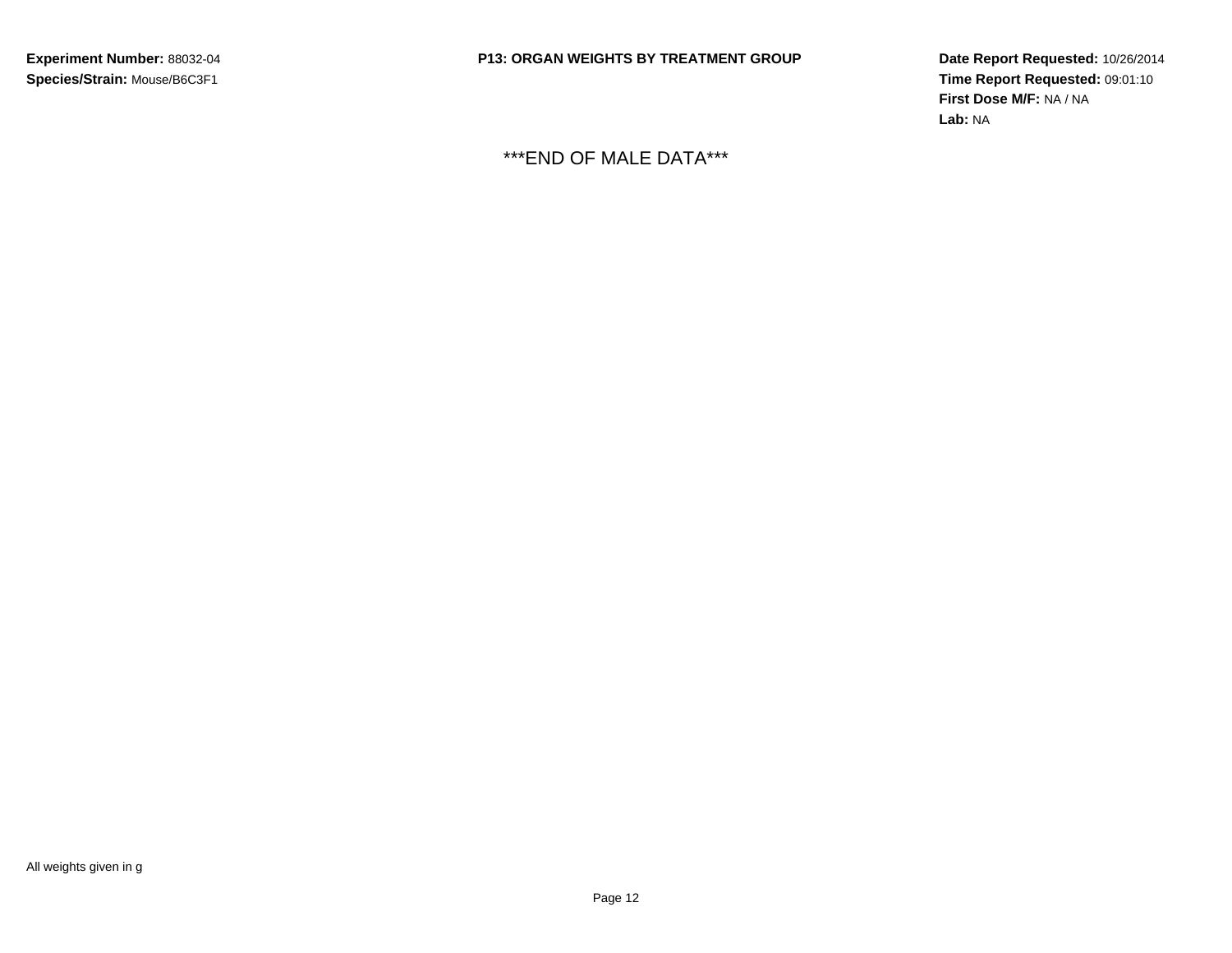|                  | <b>SEX: FEMALE</b>             |        | TRT#: C88032B 8803204 02 | DOSE: 0 mg/kg |        |               |               |  |
|------------------|--------------------------------|--------|--------------------------|---------------|--------|---------------|---------------|--|
| <b>Animal Id</b> | <b>Terminal Body</b><br>Wgt(g) | Heart  | Kidney, Right            | Liver         | Lung   | <b>Thymus</b> | <b>Uterus</b> |  |
| 0061_04          | 34.0                           | 0.1457 | 0.2036                   | 1.3654        | 0.2239 | 0.0582        | 0.1911        |  |
| 0062 04          | 34.0                           | 0.1416 | 0.2107                   | 1.3957        | 0.1847 | 0.053         | 0.2148        |  |
| 0063 04          | 27.3                           | 0.1484 | 0.182                    | 1.2256        | 0.186  | 0.0461        | 0.191         |  |
| 0064 04          | 26.4                           | 0.1329 | 0.1745                   | 1.1152        | 0.2184 | 0.0412        | 0.1847        |  |
| 0065 04          | 27.9                           | 0.1604 | 0.1924                   | 1.1966        | 0.185  | 0.0391        | 0.1865        |  |
| 0066 04          | 32.2                           | 0.1133 | 0.1687                   | 1.1422        | 0.2165 | 0.0405        | 0.1007        |  |
| 0067 04          | 34.9                           | 0.1208 | 0.1978                   | 1.2124        | 0.19   | 0.0544        | 0.156         |  |
| 0068 04          | 28.9                           | 0.1708 | 0.1967                   | 1.2387        | 0.2594 | 0.0467        | 0.1574        |  |
| 0069 04          | 30.3                           | 0.1325 | 0.1928                   | 1.1647        | 0.1703 | 0.0384        | 0.1327        |  |
| 0070 04          | 26.6                           | 0.1256 | 0.1758                   | 1.1935        | 0.2033 | 0.0607        | 0.1473        |  |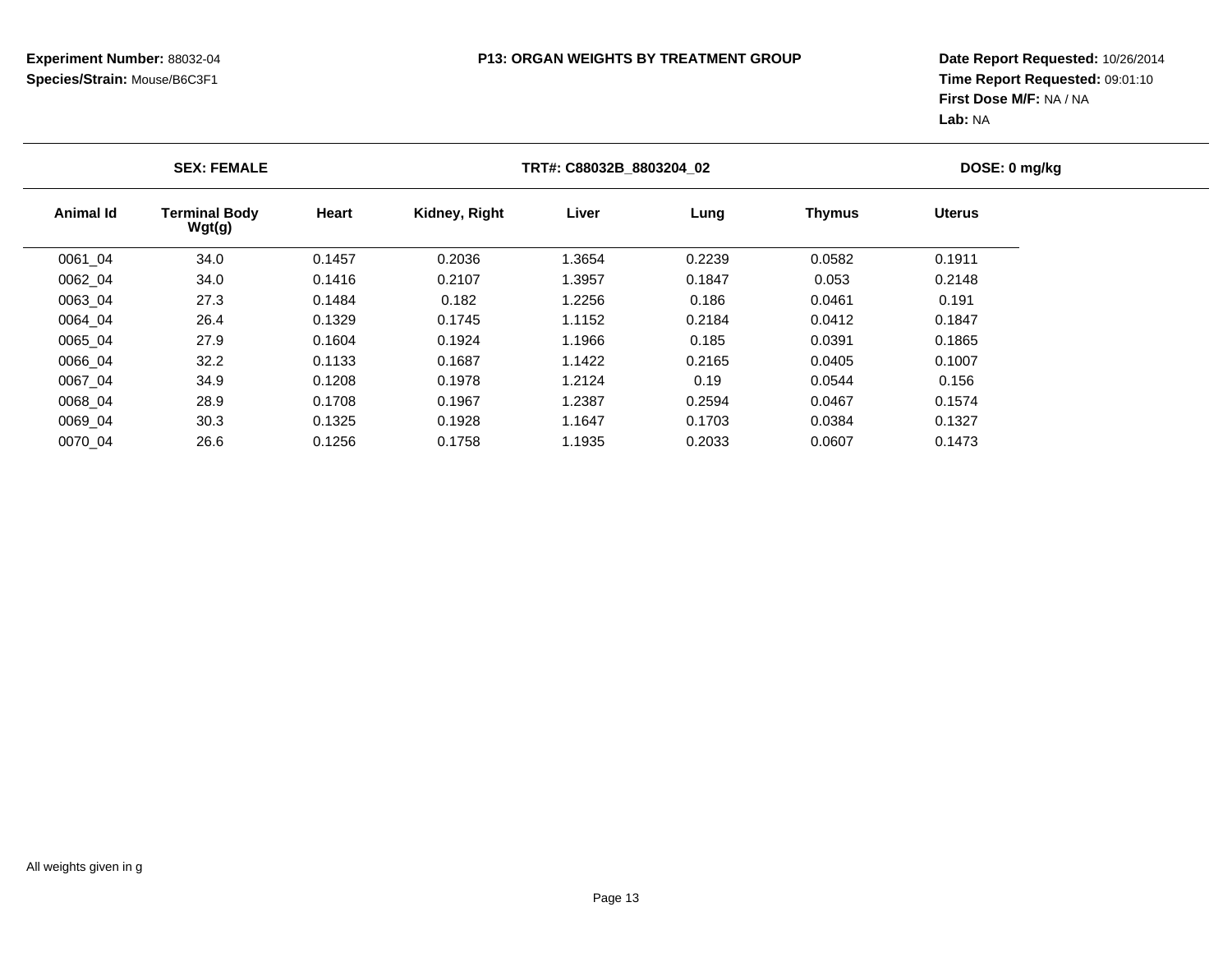|           | <b>SEX: FEMALE</b>             |              | TRT#: C88032B 8803204 04 |        | DOSE: 160 mg/kg |               |               |  |
|-----------|--------------------------------|--------------|--------------------------|--------|-----------------|---------------|---------------|--|
| Animal Id | <b>Terminal Body</b><br>Wgt(g) | <b>Heart</b> | Kidney, Right            | Liver  | Lung            | <b>Thymus</b> | <b>Uterus</b> |  |
| 0071 04   | 28.4                           | 0.1399       | 0.2435                   | 1.2324 | 0.3085          | 0.0427        | 0.1176        |  |
| 0072 04   | 32.1                           | 0.1383       | 0.2204                   | 1.3144 | 0.2114          | 0.0503        | 0.1516        |  |
| 0073 04   | 35.2                           | 0.1339       | 0.2427                   | 1.3122 | 0.2249          | 0.042         | 0.1192        |  |
| 0074 04   | 31.1                           | 0.1727       | 0.2407                   | 1.393  | 0.2554          | 0.0317        | 0.1144        |  |
| 0075 04   | 31.5                           | 0.1406       | 0.2245                   | 1.2446 | 0.2587          | 0.0543        | 0.1112        |  |
| 0076 04   | 36.7                           | 0.1511       | 0.2395                   | 1.4987 | 0.2414          | 0.0669        | 0.1104        |  |
| 0077 04   | 35.8                           | 0.1339       | 0.2707                   | 1.5541 | 0.1975          | 0.0449        | 0.1288        |  |
| 0078 04   | 39.9                           | 0.1455       | 0.2515                   | 1.5664 | 0.2186          | 0.0573        | 0.1381        |  |
| 0079 04   | 35.3                           | 0.1261       | 0.2471                   | 1.565  | 0.2467          | 0.0516        | 0.1335        |  |
| 0080 04   | 31.4                           | 0.139        | 0.2485                   | 1.4318 | 0.2314          | 0.0384        | 0.1043        |  |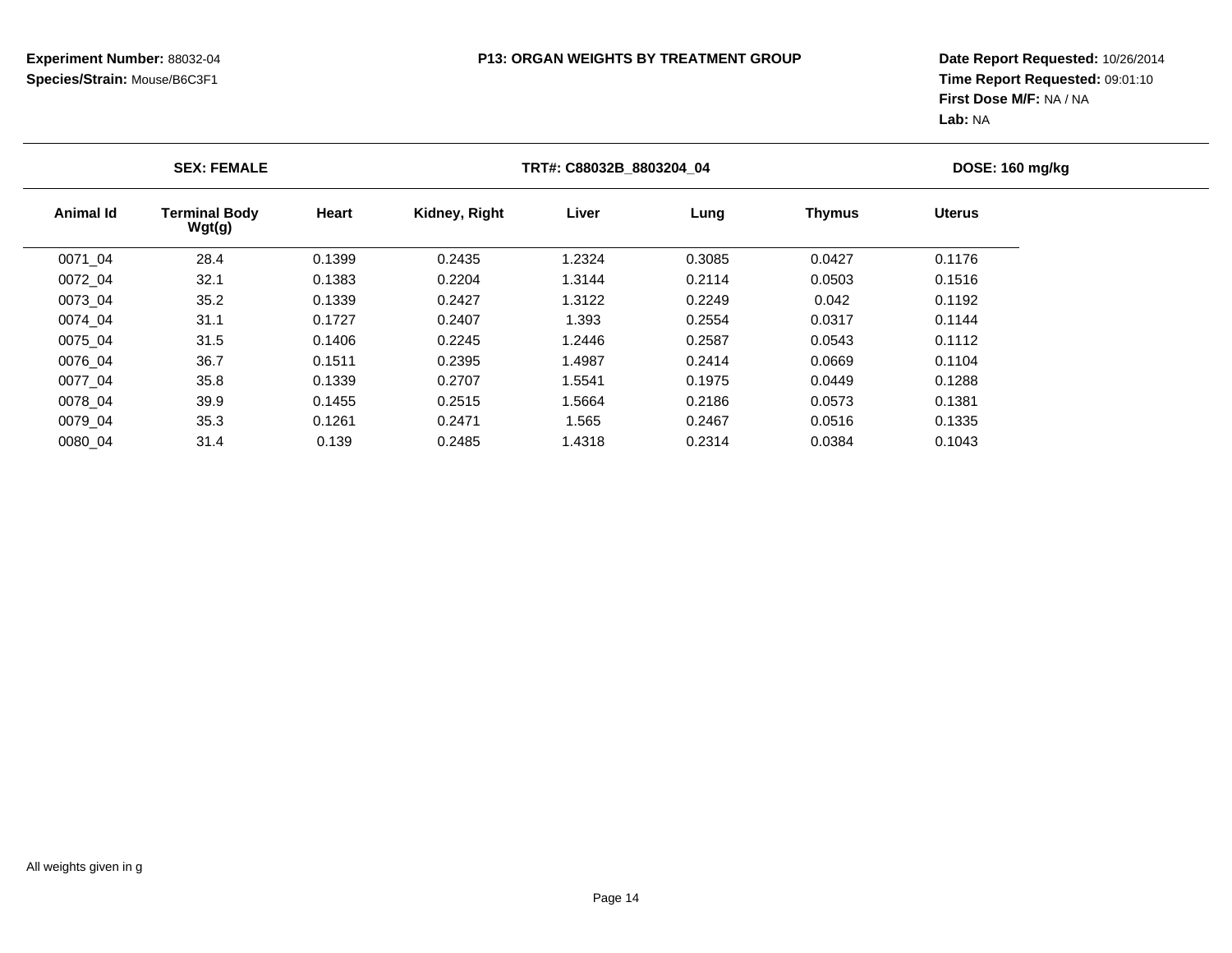|           | <b>SEX: FEMALE</b>             |        | TRT#: C88032B_8803204_06 |        | <b>DOSE: 320 mg/kg</b> |               |               |  |
|-----------|--------------------------------|--------|--------------------------|--------|------------------------|---------------|---------------|--|
| Animal Id | <b>Terminal Body</b><br>Wgt(g) | Heart  | Kidney, Right            | Liver  | Lung                   | <b>Thymus</b> | <b>Uterus</b> |  |
| 0081_04   | 32.4                           | 0.132  | 0.2502                   | 1.4789 | 0.2015                 | 0.0443        | 0.1147        |  |
| 0082 04   | 32.4                           | 0.152  | 0.2803                   | 1.6951 | 0.2114                 | 0.0488        | 0.1272        |  |
| 0083 04   | 31.9                           | 0.1383 | 0.2527                   | 1.3902 | 0.1947                 | 0.0496        | 0.1169        |  |
| 0084 04   | 38.5                           | 0.1541 | 0.2672                   | 1.5353 | 0.2275                 | 0.037         | 0.1497        |  |
| 0085 04   | 29.0                           | 0.127  | 0.2453                   | 1.3419 | 0.196                  | 0.0404        | 0.1205        |  |
| 0086 04   | 36.3                           | 0.1606 | 0.2571                   | 1.4884 | 0.2007                 | 0.0582        | 0.1195        |  |
| 0087 04   | 32.1                           | 0.1558 | 0.2905                   | 1.5768 | 0.2906                 | 0.043         | 0.1231        |  |
| 0088 04   | 33.1                           | 0.1459 | 0.2792                   | 1.4232 | 0.2386                 | 0.0363        | 0.123         |  |
| 0089 04   | 34.7                           | 0.1634 | 0.301                    | 1.7524 | 0.2228                 | 0.0606        | 0.1338        |  |
| 0090 04   | 31.7                           | 0.1886 | 0.2898                   | 1.4775 | 0.3036                 | 0.0413        | 0.1177        |  |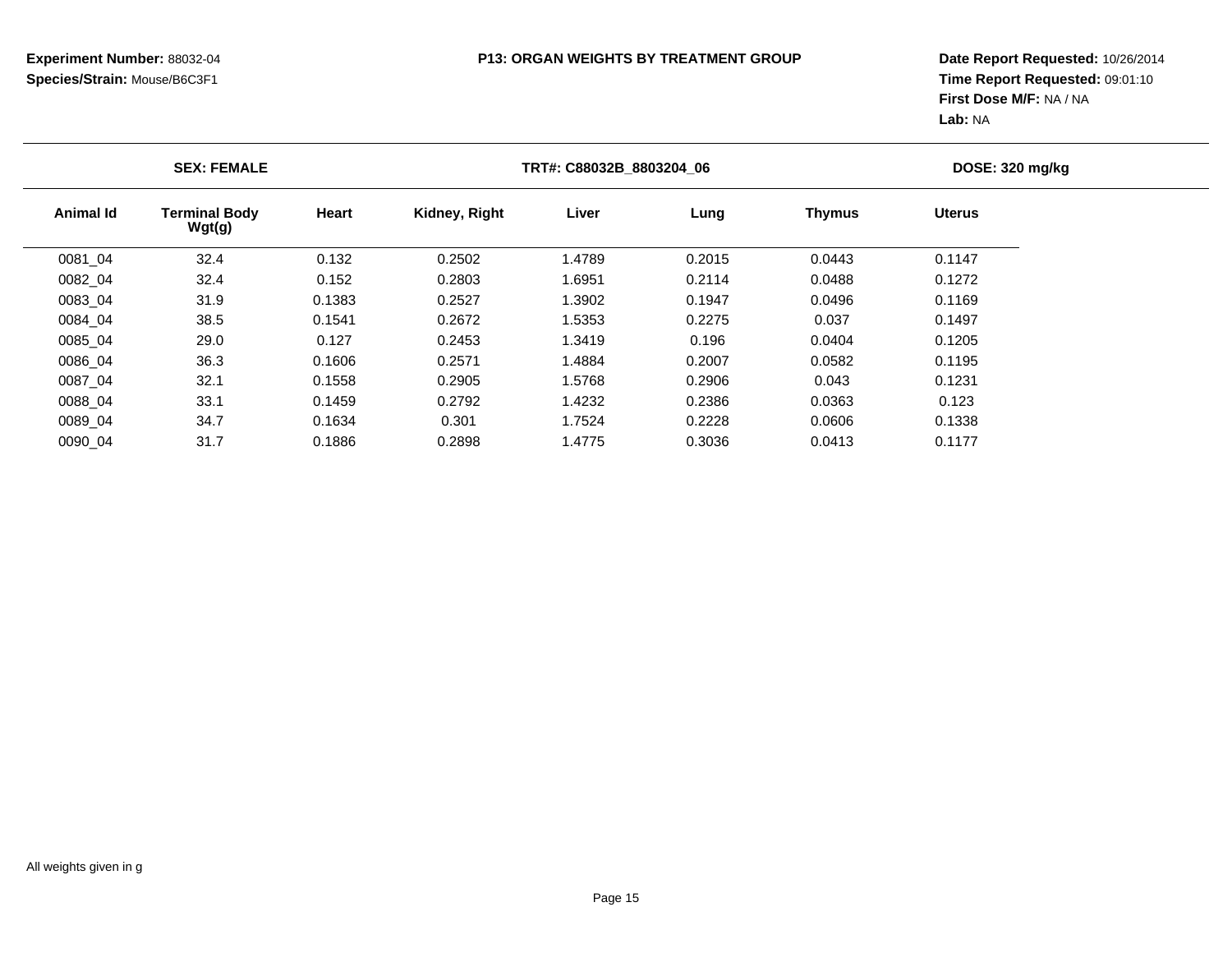|           | <b>SEX: FEMALE</b>             |        | TRT#: C88032B_8803204_08 | DOSE: 630 mg/kg |        |               |               |  |
|-----------|--------------------------------|--------|--------------------------|-----------------|--------|---------------|---------------|--|
| Animal Id | <b>Terminal Body</b><br>Wgt(g) | Heart  | Kidney, Right            | Liver           | Lung   | <b>Thymus</b> | <b>Uterus</b> |  |
| 0091 04   | 29.7                           | 0.1341 | 0.2534                   | 1.3015          | 0.2202 | 0.0455        | 0.1158        |  |
| 0092 04   | 35.8                           | 0.1437 | 0.2921                   | 1.5596          | 0.2527 | 0.0367        | 0.1393        |  |
| 0093 04   | 31.4                           | 0.1607 | 0.2598                   | 1.3578          | 0.2158 | 0.0486        | 0.1414        |  |
| 0094 04   | 36.5                           | 0.1459 | 0.2739                   | 1.4859          | 0.2307 | 0.0467        | 0.132         |  |
| 0095 04   | 31.7                           | 0.1463 | 0.289                    | 1.4015          | 0.2384 | 0.0432        | 0.1148        |  |
| 0096 04   | 30.5                           | 0.1633 | 0.2613                   | 1.2938          | 0.3115 | 0.0442        | 0.1147        |  |
| 0097 04   | 31.8                           | 0.1328 | 0.2679                   | 1.5741          | 0.1943 | 0.0468        | 0.1183        |  |
| 0098 04   | 29.2                           | 0.1592 | 0.2842                   | 1.4348          | 0.2217 | 0.0504        | 0.1358        |  |
| 0099 04   | 32.9                           | 0.1456 | 0.2795                   | 1.609           | 0.2593 | 0.0535        | 0.123         |  |
| 0100 04   | 27.1                           | 0.1341 | 0.2569                   | 1.3521          | 0.1977 | 0.0449        | 0.1335        |  |
|           |                                |        |                          |                 |        |               |               |  |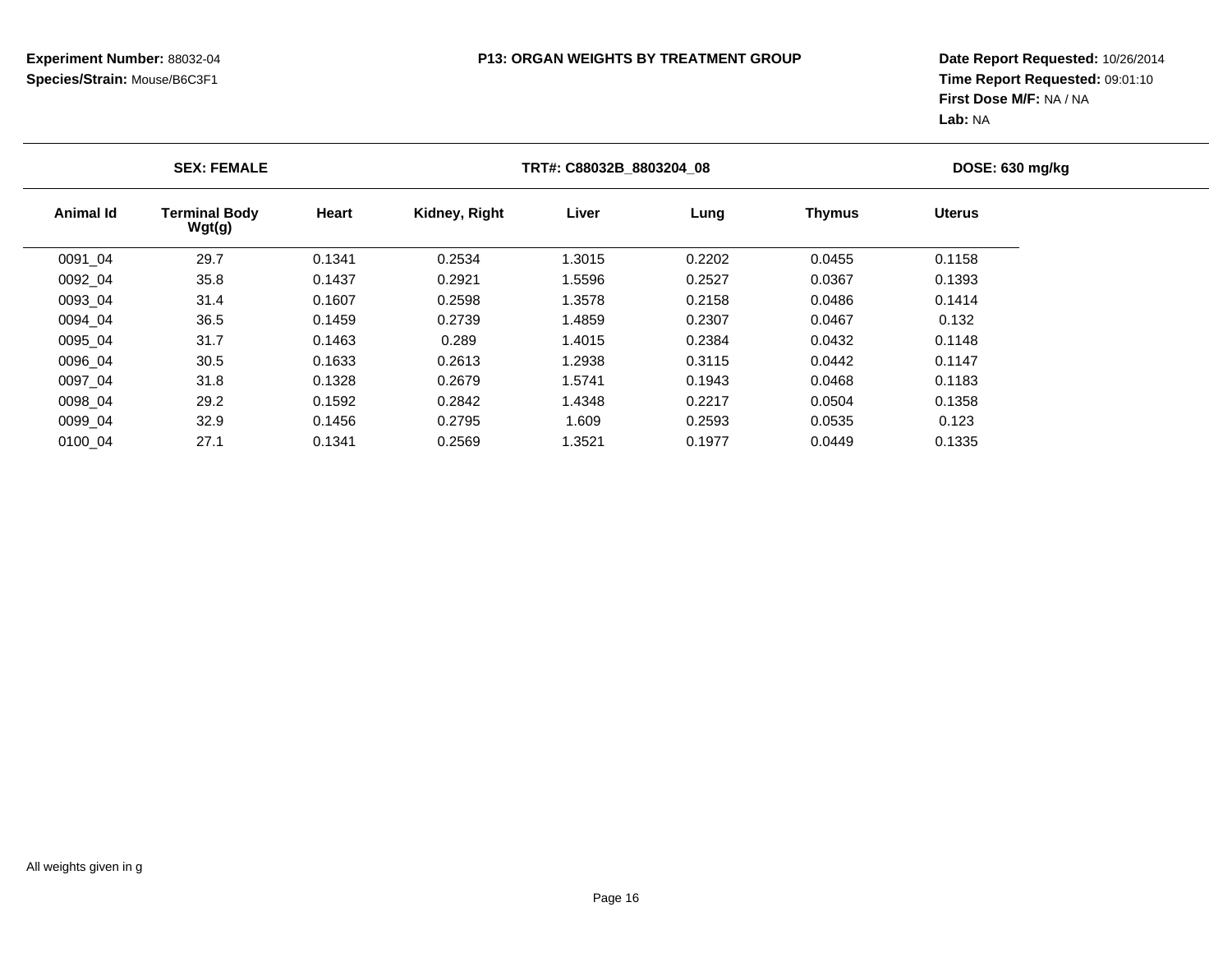|           | <b>SEX: FEMALE</b>             |        |               | TRT#: C88032B 8803204 10 |        |               |               |  |
|-----------|--------------------------------|--------|---------------|--------------------------|--------|---------------|---------------|--|
| Animal Id | <b>Terminal Body</b><br>Wgt(g) | Heart  | Kidney, Right | Liver                    | Lung   | <b>Thymus</b> | <b>Uterus</b> |  |
| 0101 04   | 34.1                           | 0.1622 | 0.3121        | 1.6791                   | 0.2233 | 0.0371        | 0.1424        |  |
| 0102 04   | 34.6                           | 0.1383 | 0.3224        | 1.7327                   | 0.2042 | 0.044         | 0.1527        |  |
| 0103 04   | 35.5                           | 0.1596 | 0.3004        | 1.8763                   | 0.2036 | 0.0504        | 0.1792        |  |
| 0104 04   | 34.5                           | 0.1509 | 0.3123        | 1.8555                   | 0.2314 | 0.0382        | 0.1701        |  |
| 0105 04   | 30.2                           | 0.1403 | 0.2911        | 1.4352                   | 0.2229 | 0.0385        | 0.1768        |  |
| 0106 04   | 32.4                           | 0.2133 | 0.3365        | 1.746                    | 0.2997 | 0.0282        | 0.1777        |  |
| 0107 04   | 30.2                           | 0.1637 | 0.2862        | 1.5866                   | 0.2111 | 0.0389        | 0.1635        |  |
| 0108 04   | 29.9                           | 0.1364 | 0.2979        | 1.5582                   | 0.2235 | 0.0435        | 0.1768        |  |
| 0109 04   | 28.5                           | 0.1417 | 0.3151        | 1.5733                   | 0.1933 | 0.031         | 0.1633        |  |
| 0110 04   | 30.9                           | 0.1379 | 0.3135        | 1.5908                   | 0.2282 | 0.042         | 0.1925        |  |
|           |                                |        |               |                          |        |               |               |  |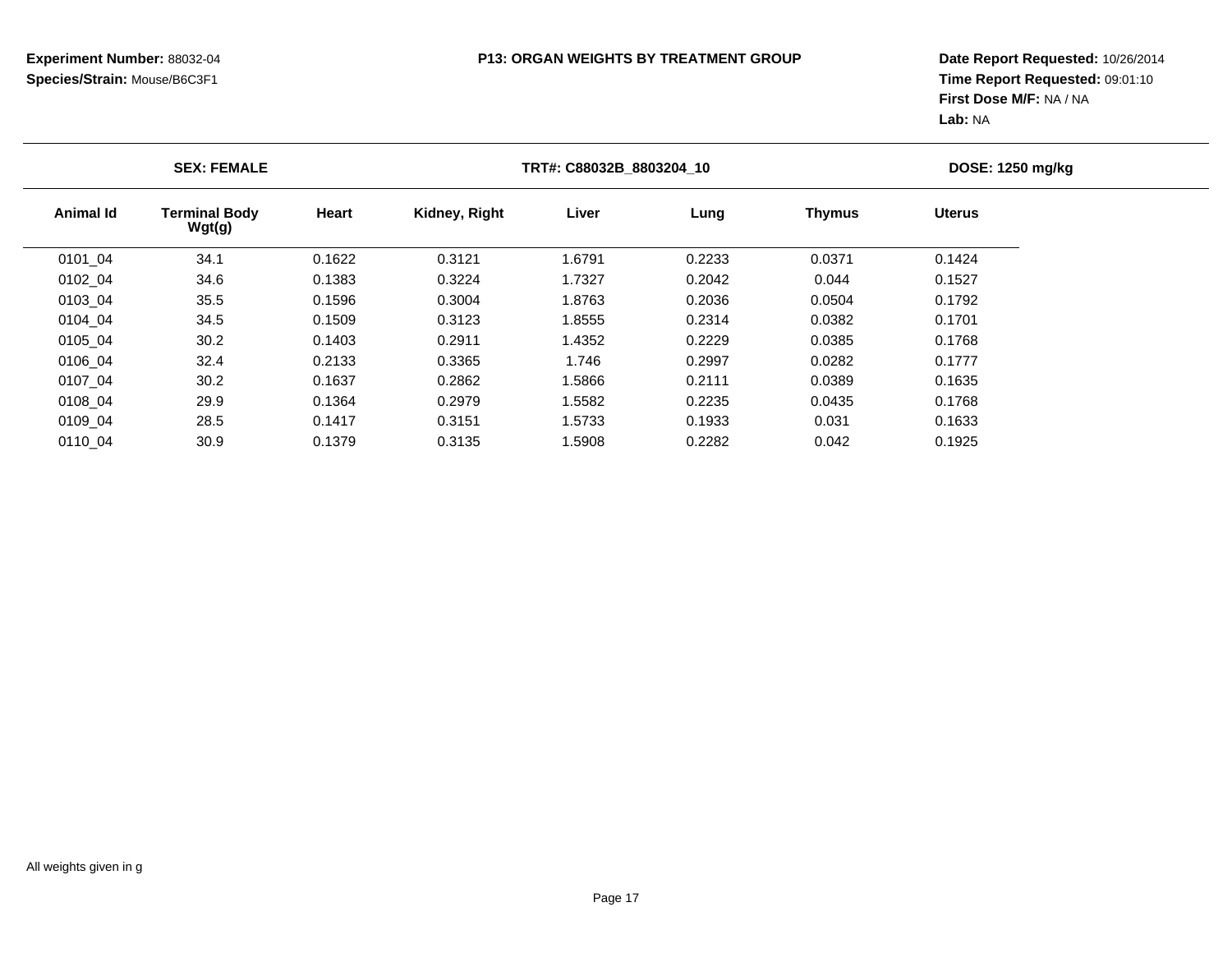|           | <b>SEX: FEMALE</b>             |        |               | TRT#: C88032B 8803204 12 |        |               |               |  |
|-----------|--------------------------------|--------|---------------|--------------------------|--------|---------------|---------------|--|
| Animal Id | <b>Terminal Body</b><br>Wgt(g) | Heart  | Kidney, Right | Liver                    | Lung   | <b>Thymus</b> | <b>Uterus</b> |  |
| 0111 04   | 29.1                           | 0.1421 | 0.2901        | 1.6555                   | 0.1904 | 0.0338        | 0.1833        |  |
| 0112 04   | 28.9                           | 0.1367 | 0.2751        | 1.5828                   | 0.2266 | 0.03          | 0.1616        |  |
| 0113 04   | 31.0                           | 0.1473 | 0.3206        | 1.7559                   | 0.2338 | 0.0334        | 0.1629        |  |
| 0114 04   | 32.2                           | 0.1565 | 0.3599        | 1.6934                   | 0.2644 | 0.0323        | 0.1728        |  |
| 0115 04   | 27.1                           | 0.1457 | 0.3108        | 1.4632                   | 0.2188 | 0.0344        | 0.1774        |  |
| 0116 04   | 30.3                           | 0.149  | 0.3348        | 1.693                    | 0.2428 | 0.0301        | 0.1725        |  |
| 0117 04   | 34.4                           | 0.1551 | 0.3784        | 2.0934                   | 0.1819 | 0.0471        | 0.1898        |  |
| 0118 04   | 32.0                           | 0.1553 | 0.3513        | 1.7815                   | 0.2169 | 0.0329        | 0.1819        |  |
| 0119 04   | 30.2                           | 0.1529 | 0.3163        | 1.7356                   | 0.1833 | 0.0403        | 0.1867        |  |
| 0120_04   | 29.5                           | 0.1351 | 0.3193        | 1.5758                   | 0.2191 | 0.035         | 0.1707        |  |
|           |                                |        |               |                          |        |               |               |  |